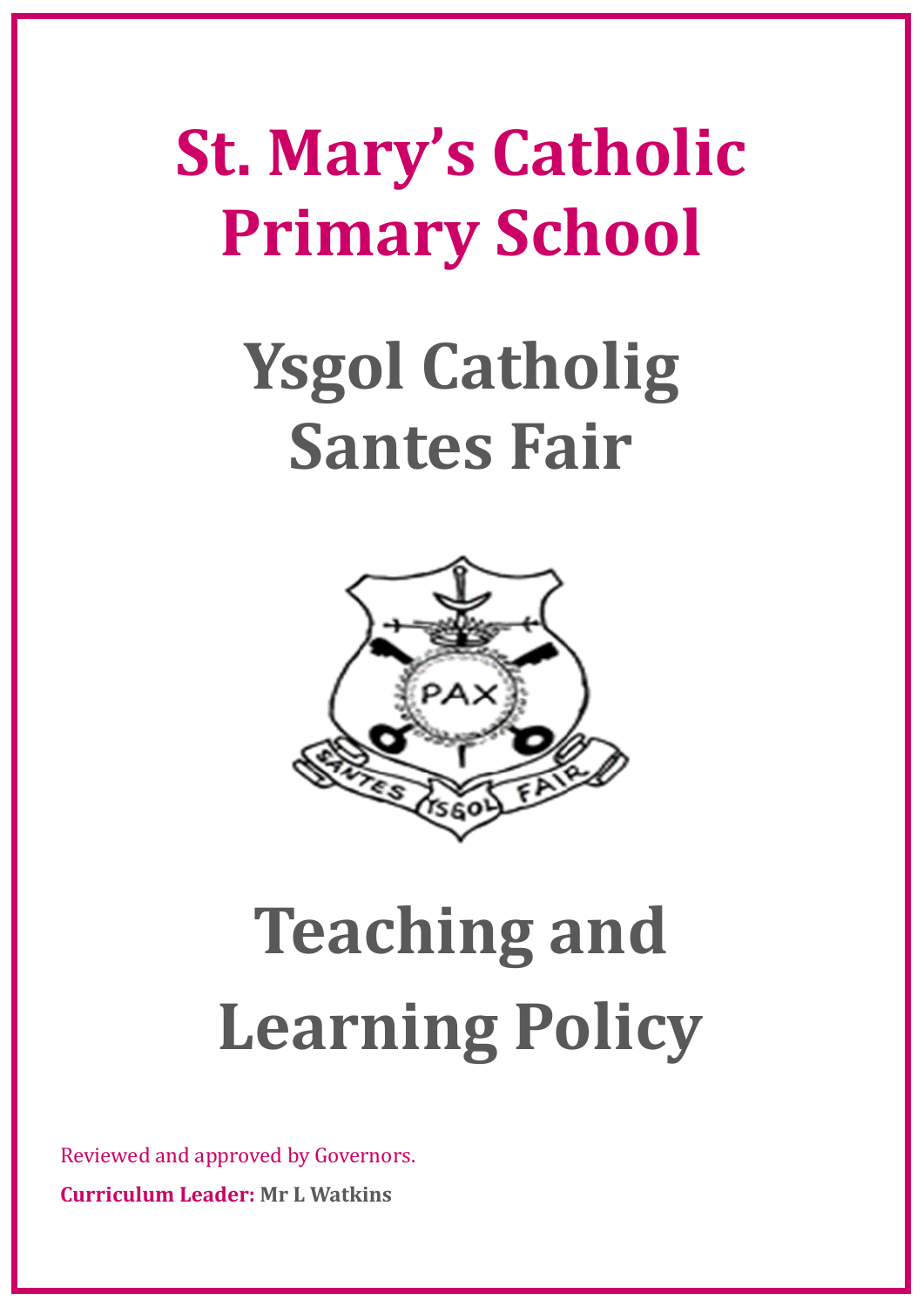### Our Mission Statement



Our aims are designed to allow us to live out the Mission Statement.

### School Aims

- a. To create a community where love, peace and joy are present and to be true to the values of the Gospel and to make our Catholic faith alive by building such a community.
- b. To develop a dynamic interaction between home, school and parish and provide a formation for each child to realise their full potential in all aspects of spiritual and moral development.
- c. To develop a zest for life and an enjoyment of learning.
- d. To allow children to respect all forms of life.
- e. To achieve high standards in academic learning.
- f. To develop creativity and a love of art, music and drama.
- g. To encourage children to learn physical skills and a knowledge and control over their own bodies to compete against themselves and others in order to raise their performance.
- h. To have experience of the Welsh Language and be introduced to Welsh culture and others from around the world to reflect the cosmopolitan nature of our school.
- i. To make sense of the world around them scientifically and by understanding other people, their history and their environment.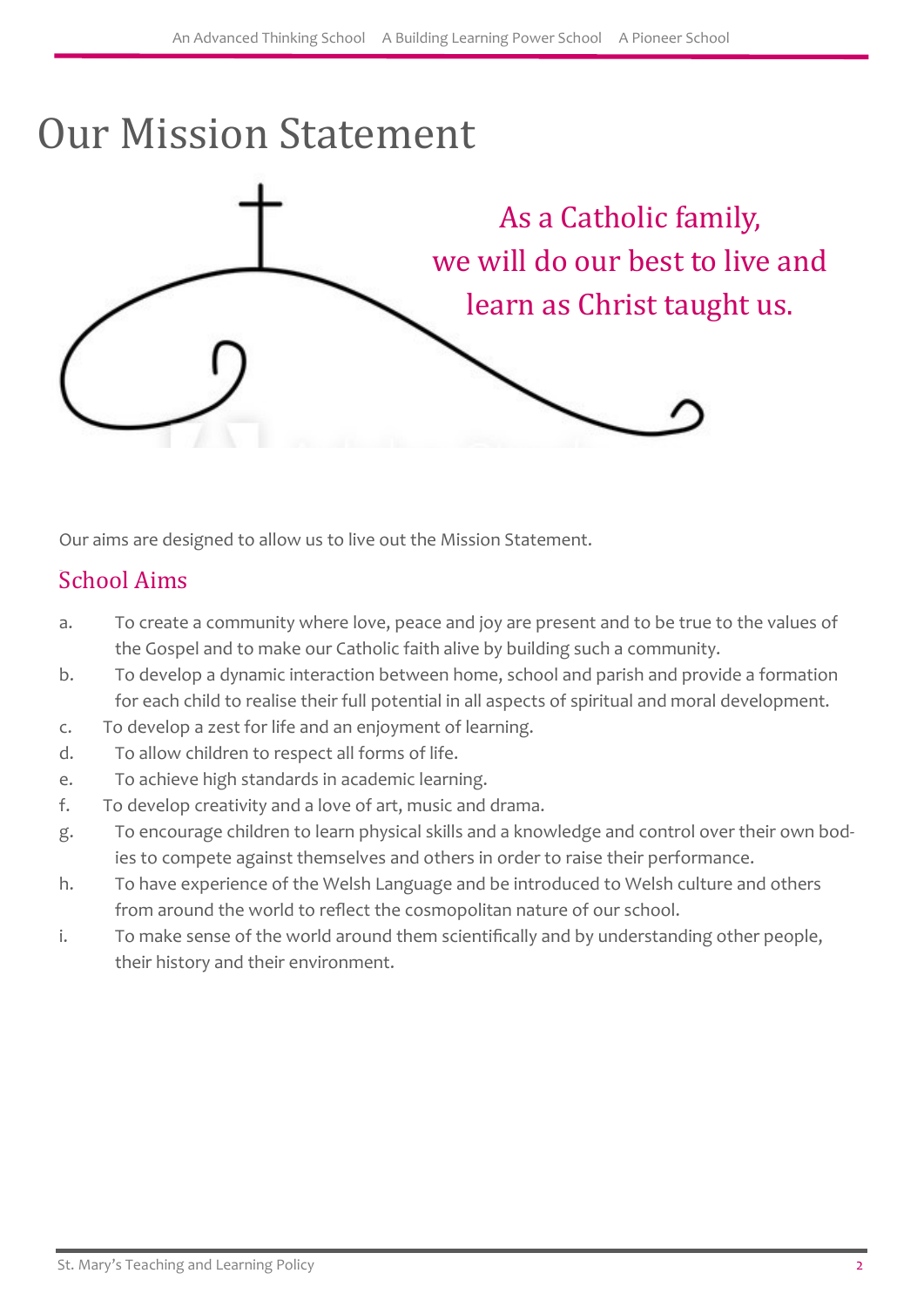### Rationale

The teaching and learning that takes place in our school will have as its core, two key principles which are:

- The need to allow pupils to develop their relationship with God, in accordance with the teachings of the Catholic Church and with our own Mission Statement and
- The need to prepare pupils for the complexities of life in the middle of the 21<sup>st</sup> Century.

We have agreed a Pupil Profile in which we aim to develop the virtues noted below in all that we do. There are myriad opportunities to do this throughout the curriculum. As well as aiming to achieve academic excellence we will also do all we can to foster these virtues.



**Grateful** and **generous, Attentive** and **discerning, Compassionate** and **loving, Faith-filled** and **hopeful, Eloquent** and **truthful, Learned** and **wise, Curious** and **active, Intentional** and **prophetic.**

Our school is a 'Community of Enquiry'. We are a *Building Learning Power* school. It is a place in which pupils are encouraged to apply their skills to practical problems across the curriculum.

### [Professor Guy Claxton,](https://www.buildinglearningpower.com) author of Building Learning Power.



We plan learning in a way that encourages the development of the natural curiosity with which children are born. We will produce tenacious learners who exhibit resilience and "grit". Our children will enjoy difficult learning as they increasingly realise that it needs to be tough in order to make the best possible leaps forward in their development and maturation as learners. They will be the *generators of knowledge* as well as the receivers of it. Learning here will be a positive experience and it will be fun.

We recognise that successful people tend to have:

- a broad vocabulary and
- an impressive depth and breadth of knowledge.

**E.D. Hirsch** (2016) noted that *'once the centrality of knowledge (not general skills) is fully grasped by educators and the wider public, the right to parity of knowledge among young pupils will come to be understood as a civil right.'* In recognition of this, the curriculum at St. Mary's identifies a programme of *core knowledge domains.* These domains are relatively short, covering between two and four weeks. They are designed to allow for high quality progression and for cyclical learning. The aim of this curriculum is to produce independent pupils with a positive disposition towards learning and with extensive vocabularies and knowledge.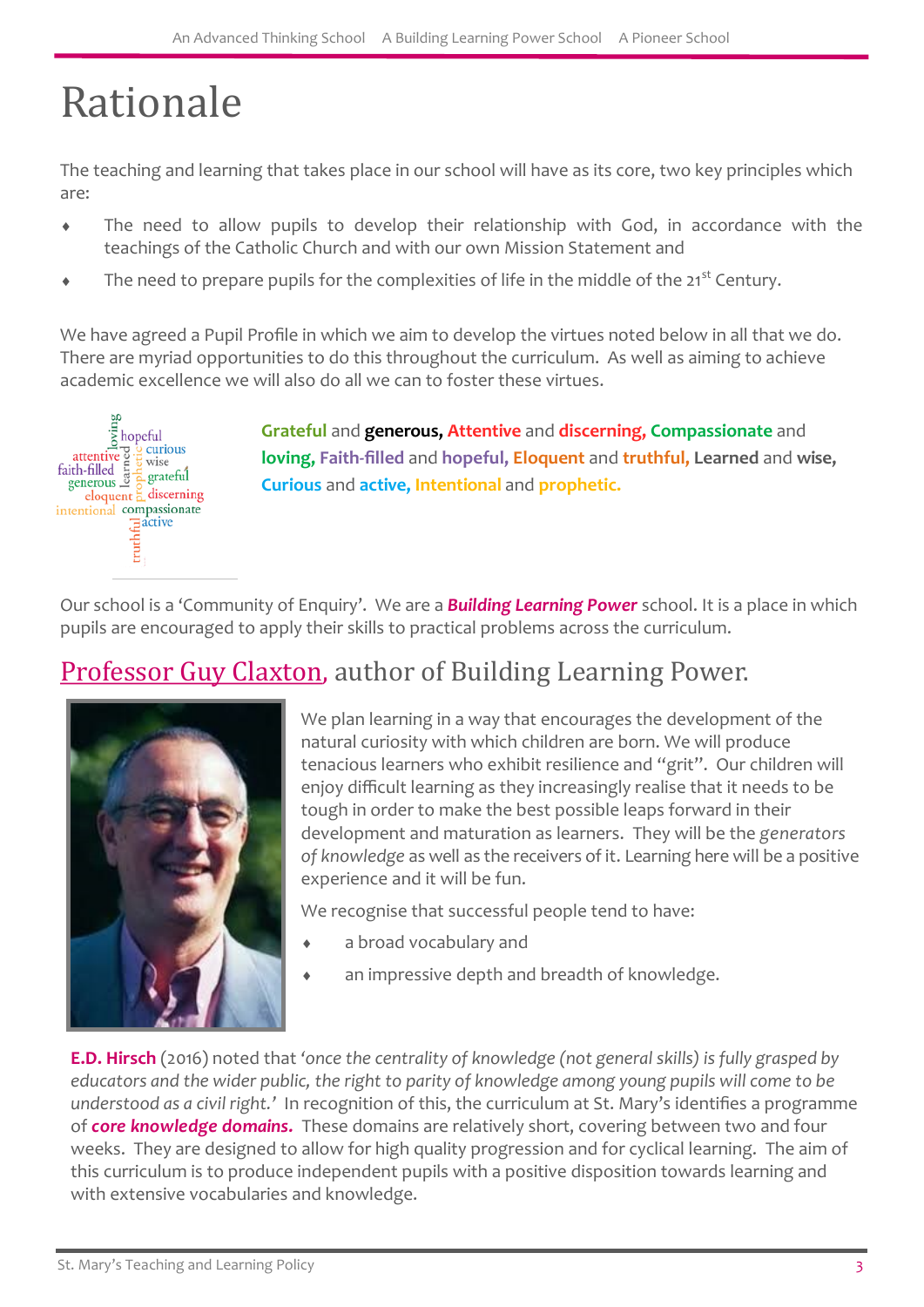### [E. D. Hirsch.](https://www.coreknowledge.org/about-us/e-d-hirsch-jr/) He developed the Core Knowledge Concept.



This emphasis on vocabulary and knowledge development is essential, as we know that children from under privileged families, on average, hear 30 million words less than their peers who have experienced more advantaged circumstances before they begin formal schooling. It is our Catholic duty to do all we can to help these children and this approach puts into practice the Church's preferential option for the poor. It mitigates what is known as the **'Matthew effect'** *('for anyone who has will be given more, and he will have more than enough; but from anyone who has not, even what he has will be taken away'. Matthew 13:12*).

Thinking critically and logically is not possible without the thinker possessing relevant background knowledge. We also know that background knowledge is a pre-requisite for the development of cognitive skills (they can't be taught in isolation). **[Willingham](http://www.danielwillingham.com/articles.html) (2009)** makes the key point that *'not only does background knowledge make you a better reader, but it also is necessary to be a good thinker. The processes that we must hope to engender in our students- thinking critically and logically-are not possible without background knowledge'.* St. Mary's Core Knowledge Curriculum is designed to make a significant contribution in this area for all of its learners. Several implications flow from the points made here:

- **What knowledge do we teach our children?** In relation to reading, we need to teach them the information that authors omit and assume that the reader knows. Without this knowledge, they will not be able to read the breadth of material that high attainers across the country can, nor with the depth of comprehension. Unless this happens, they will be at risk of under-achieving. In reality, much of this knowledge will be the body of information known by people who attain best in education. This approach reflects the thoughts of the philosopher G. H. Mead who noted that only full membership of the tribe leads to [true] individuality. The domains will, in general, cover familiar academic areas such as: Ancient Civilisations (African, Native American, Greek and Roman), Astronomy, The Dark Ages, The Middle Ages, The Renaissance, Shakespeare, The Industrial Revolution, The World Wars, Rivers, The World's Oceans, The Geography of Wales, Light and Sound, The Human Body, Senses and Magnetism for example.
- *We need to ensure that the knowledge base is mostly in place before we teach critical thinking*  **skills.** This is because we know that learners need to have the necessary knowledge at their disposal before they can think critically. An implication of this is that critical thinking skills will need to be worked on towards the end of domains disproportionately. An illustration of this point could be made for any domain but in *Geology,* for example, it would be pointless to ask pupils why fossils of animals such as elephants and hippopotamus have been found around Europe without first teaching them about plate tectonics.
- *Shallow knowledge is better than no knowledge.* Some knowledge needs to be known in-depth however, sometimes just a little can be sufficient. This is particularly true in relation to reading when a reference point is needed in order to make sense of text.
- We need to do all we can to encourage our children to read. This is because books expose them to more facts and to a broader vocabulary than virtually any other activity. Developing a love of reading in our children may well be the greatest thing we can do for them in the academic sense.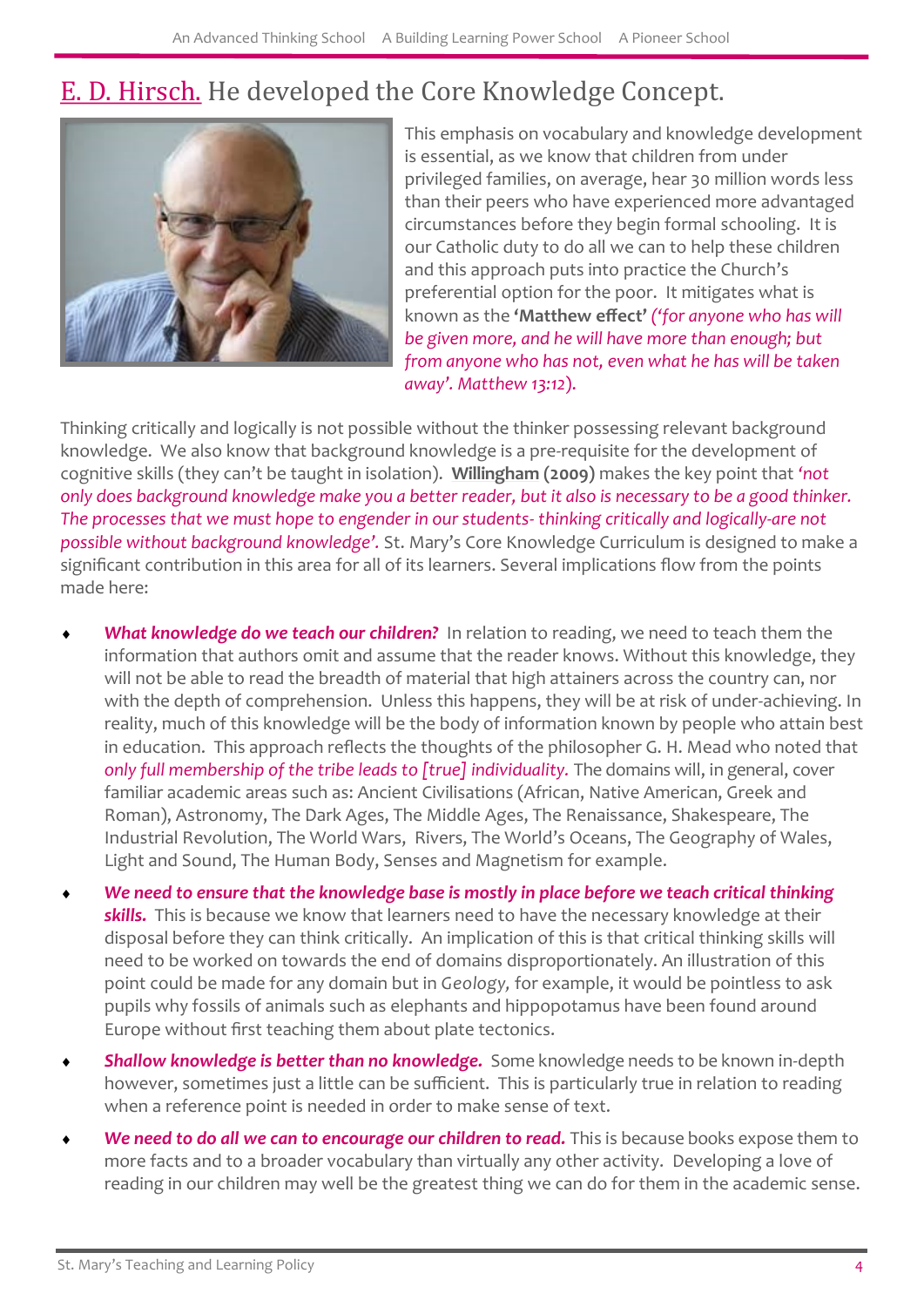### [Highly effective teaching of reading is vital.](https://educationendowmentfoundation.org.uk/evidence-summaries/teaching-learning-toolkit/reading-comprehension-strategies/)



Therefore, the attitude towards reading modelled by staff and the teaching skill in evidence is vitally important.

 *We must 'start early'.* All of the principles noted above will apply from the day a child joins the school's Nursery. Indeed, we need to go a step further and ensure that our transition activities emphasise to parents the importance of the experiences their children have pre-school in relation to reading, vocabulary development, visits to places of interest and to experimenting in the natural world.

We recognise that in order for core knowledge and vocabulary to be stored in the long term memory learning needs to be planned in a way that ensures that pupils spend a good deal of time thinking about them. The key concept is that *'whatever you think about, that's what you remember. Memory is the residue of thought' (Willingham, 2009).* The implication of this is that our pupils need to be able to remember what things mean; therefore, the goal for all teachers is to get them to think about meaning.

Clarity of thought is an essential element in this philosophy and therefore, our school places great emphasis on the development of thinking skills. St. Mary's is an Advanced Thinking School and it does this expertly. We acknowledge that there is no such thing as a generic critical thinking skill; rather, we aim to develop the particular type of thinking that is demanded by the task in hand. We realise that, for example, the critical thinking needed to play an instrument successfully is very different from that needed when making sense of the causes of the Great War. Knowledge is needed in order to develop thinking skills successfully *(see point two above).*

We are a 'Gospel School' and therefore, all teaching and learning activities occur with the teachings of the Gospel in mind. Our principles and aims are clearly laid out in our Mission Statement and in our Pupil Profile.

The remainder of this policy will address the following areas:

- Effective Teaching,
- Effective Learning,
- The Classroom Environment,
- The Planning of Learning,
- Assessment for Learning,
- The Role of the Governors and Parents and
- The Presentation of Learning.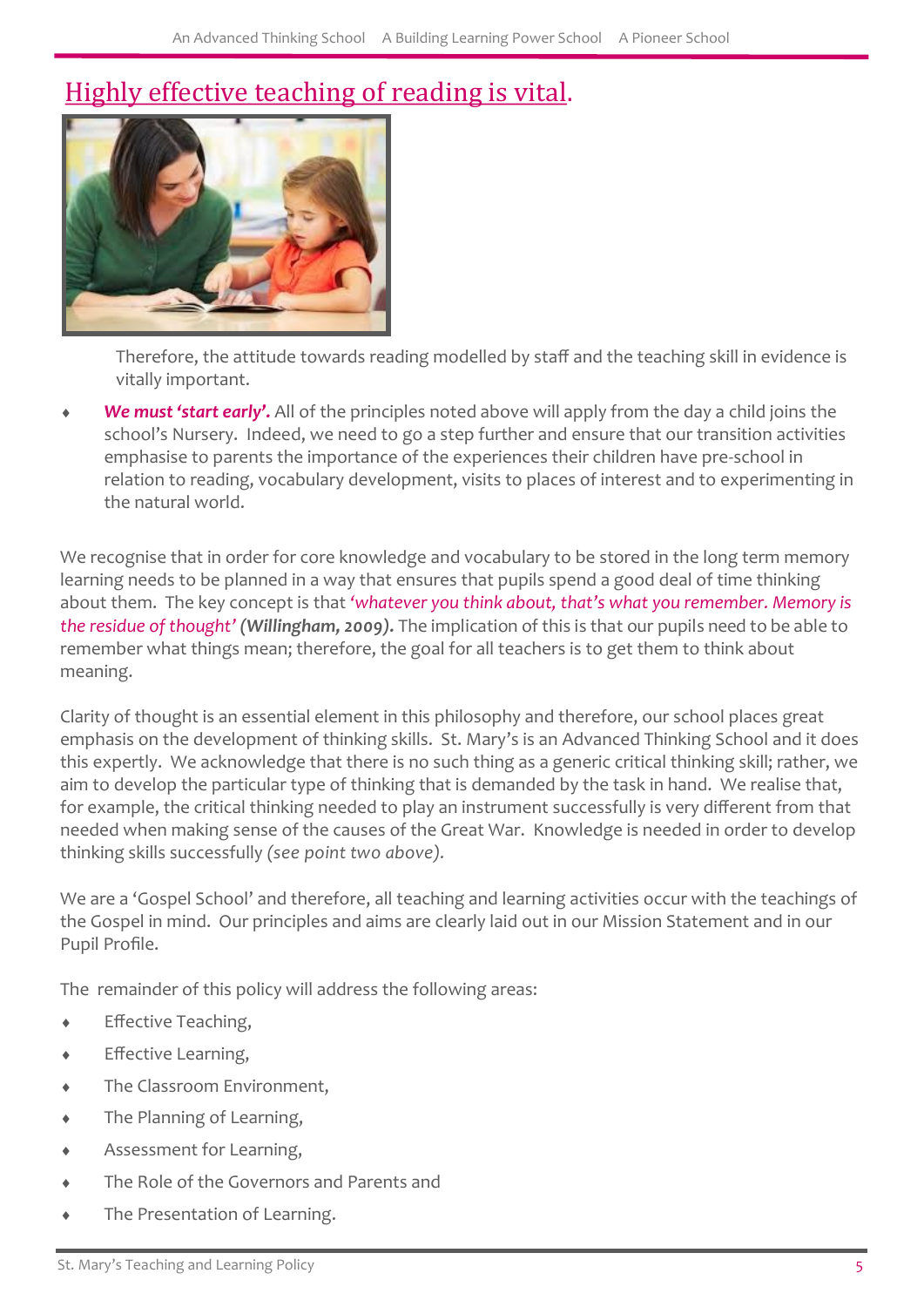### Effective Teaching

Our teaching will always endeavour to foster a love of learning in all pupils as we work to develop the knowledge and skills that will be needed for them to craft happy lives in the future.

Teachers will continually strive to develop their skills in the following four key areas:

Orchestration: as they plan learning that is aimed at furthering pupils' ability to learn, their knowledge and their key skills. Activities will be planned to allow for individual, paired, group and whole class learning. There will be an emphasis placed on practical learning that will allow pupils opportunities to consolidate skills learnt as they relate them to the 'real world'. The knowledge and vocabulary to be learnt is planned, in detail, for each year group. Core Knowledge principles will be applied to practice. Learning will flow from regular 'Read Aloud' sessions. The curriculum is thoroughly well planned across all year groups into a series of 'Domains'. There will always be a pause point between domains to allow for re-teaching and for the re-assessment of past domains. An ambitious approach to differentiation will be taken. Teachers will identify ambitious, common learning objectives and then ensure that all pupils are able to enjoy and benefit from opportunities to engage effectively with them (see [https://teacherhead.com/2019/01/24/rescuing](https://teacherhead.com/2019/01/24/rescuing-differentiation-from-the-checklist-of-bad-practice/)-differentiation-fromthe-checklist-of-bad-[practice/\)](https://teacherhead.com/2019/01/24/rescuing-differentiation-from-the-checklist-of-bad-practice/) We believe that this approach is at the heart of real and genuine differentiation that is aimed at encouraging every pupil to learn at the edge of their current skill and knowledge level.

Commentating: as they ensure that pupils' efforts are always met with a positive response. Self-esteem can be built upon or greatly damaged, according to the reaction of teachers. Therefore, teachers will, in both the oral and written forms, bear this is mind. More details can be found in our Marking Policy which, in turn, forms a part of the Assessment Policy.

Questioning is one of the key areas of teacher:pupil interaction. Key strategies identified include:

- Cold calling (the teacher chooses who responds, to allow questioning to be purposeful),
- No 'opt-out' (returning to an unsure pupil to establish understanding),
- Say it again better (to increase the quality of an answer; just correct, often isn't good enough),
- Think-pair-share (giving space for reflection and collaboration),
- Whole class response (facilitating rapid assessment to allow for adjustments to be made to teaching in a formative manner.
- Probing (asking multiple questions in order to elicit a depth of response).

These strategies relate to the principles of [Barak Rosenshine](https://edcentral.uk/edblog/expert-insight/a-beginners-guide-to-professor-barak-rosenshine) (Sherrington, 2019).

Modelling: as they lay bare their own learning experience to pupils, both positive and negative so they realise that everybody in our community is a learner. During lessons, teachers will model good learning strategies and exemplar solutions. This modelling might take place as a planned part of any stage of a lesson, or it may result from a point of uncertainty that arises. Plenary sessions often provide fertile ground to do this successfully.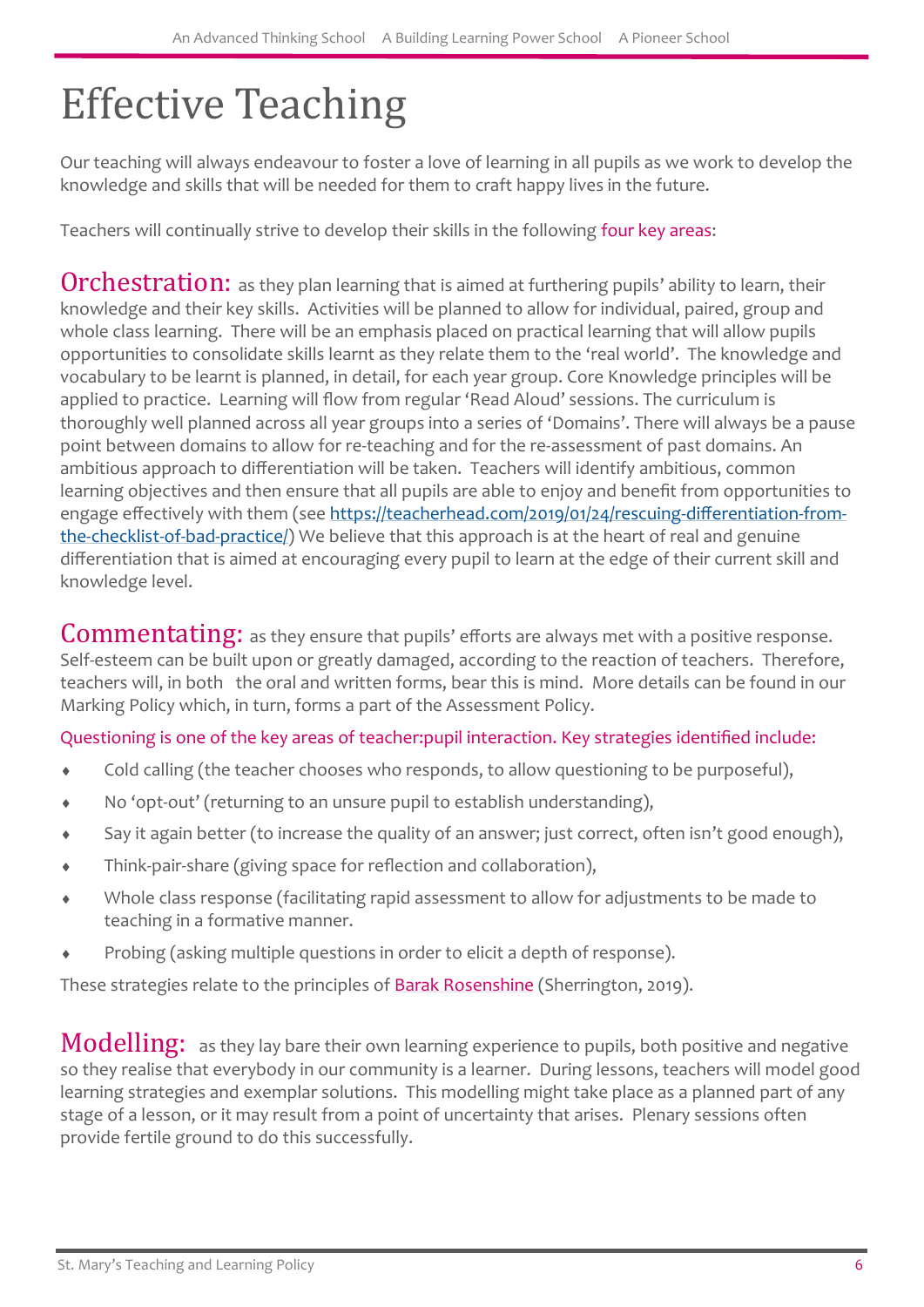We recognise that the provision of models is a central feature of giving good explanations. These may take the form of:

- *Physical representations of completed tasks*. Exemplars make for good scaffolds; a model paragraph or closing statement for example.
- *Conceptual models* such as those for the water cycle



#### The Water Cycle; an example of a useful conceptual model.

or the use of arrays of numbers to represent fractional amounts for example.



#### Arrays provide a clear visual representation.

This may also involve the use of writing frames which help to give structure to writing and the use of helpful acronyms such as 'PEE' = point, evidence, explain.

 *Explicit narration* in which we model the thought processes involved in solving problems or in creative learning.

**Explaining:** as they enter into dialogue with pupils about the very nature of learning. It is vital that our pupils develop an appreciation of the fact that our prime academic aim is to give them the knowledge, vocabulary and learning skills that will last them a lifetime. This emphasis on core knowledge and 'meta-learning' is key to our overall strategy aimed at raising standards further.

Teachers will clearly explain to pupils the learning objective for each lesson. They will pause regularly during lessons to discuss pertinent learning points and all lessons will conclude with a plenary session in which good learning is celebrated, errors are 'taught out' and ways forward discussed. Furthermore, most days conclude with a discussion on the day's learning during which further challenges are often highlighted.

Teachers will aim to spend as near to 100% of their time as possible each day teaching. Sometimes this will be at the whole class scale, sometimes with various sized groups and sometimes with individuals.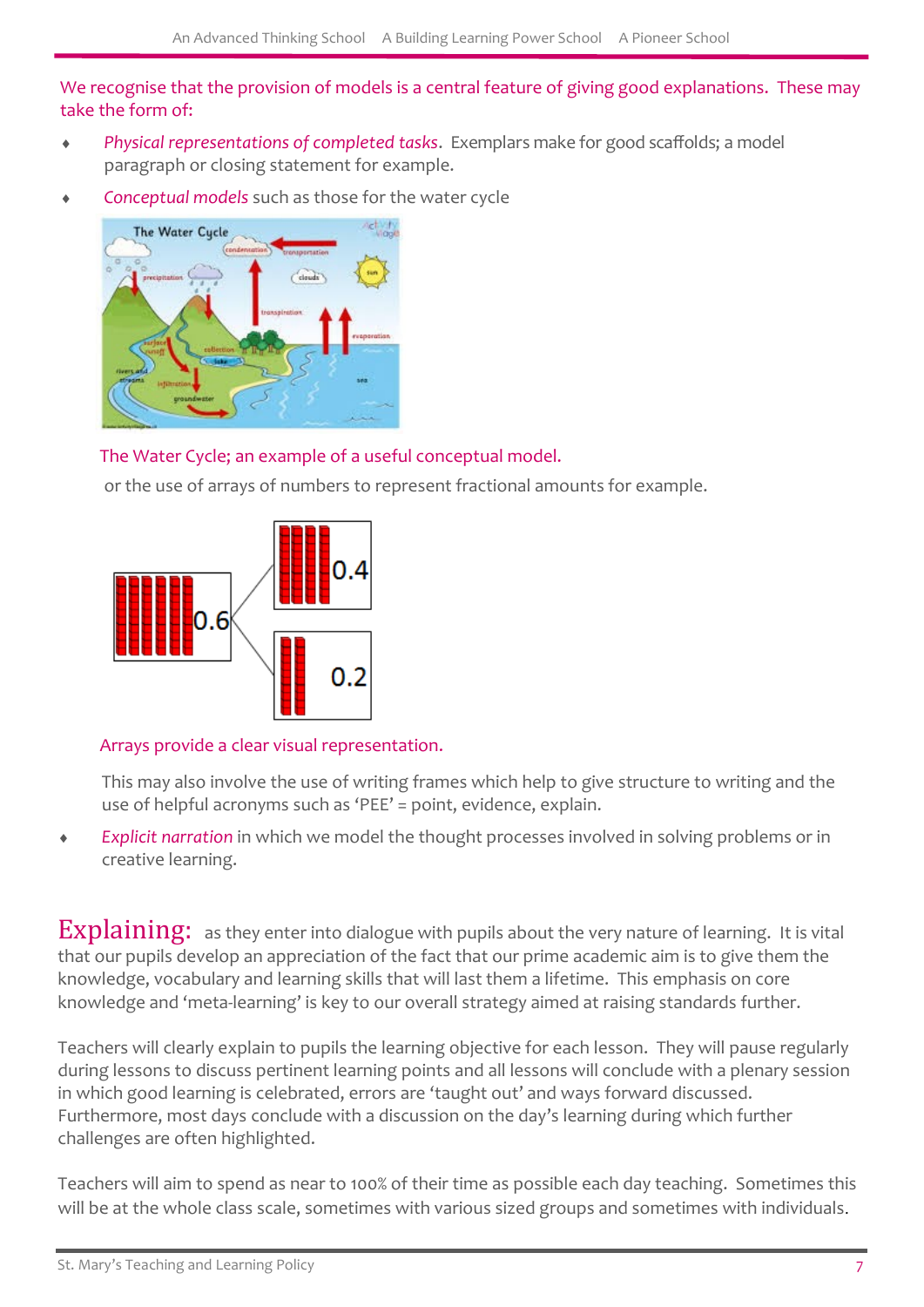The concept of 'focussed teaching' (which is a standard part of Foundation Phase pedagogy) will feature prominently throughout the school.



Focussed teaching is a very effective strategy.

Teachers will not be 'desk based' in their practice as we recognise that this approach is not good use of teacher time. It encourages queues of children waiting for attention; rather our approach involves teachers teaching within a positive classroom culture that provides a range of strategies for pupils to apply when they are 'stuck' or 'finished'.

Many lists are available about the traits of the successful teacher (see *Teacher Development Profile*). However, in summary from a child's point of view, just two are repeatedly identified by research. In question form they are:

#### a) Does the teacher seem like a nice person? and b) Is the class well organised?

There are clear implications in these questions for all staff. We will keep them at the forefront of our minds in our daily work.

# Effective Learning

Learning is most effective when it takes place in a 'Community of Enquiry'. Teachers continually model and reward good learning in our school. They work to develop pupils' core knowledge and their skills in the following learning dispositions:

Resilience: as they encourage pupils not to be demoralised as problems occur in their learning but rather to see them as exciting challenges to be overcome. Resilience is broken down into the following capacities: absorption, managing distractions, noticing and perseverance.

Resourcefulness: as they aid pupils to develop their range of learning strategies so that they become increasingly ready, willing and able to learn in different ways, using both internal and external resources effectively. Resourcefulness is broken down into the following capacities: questioning, making links, imagining, reasoning and capitalising.

Reflectiveness: as they encourage pupils to become increasingly strategic about their learning both in terms of looking backwards at what they have done and forwards at what they propose to do. Reflectiveness is broken down into the following capacities: planning, revising, distilling and metalearning.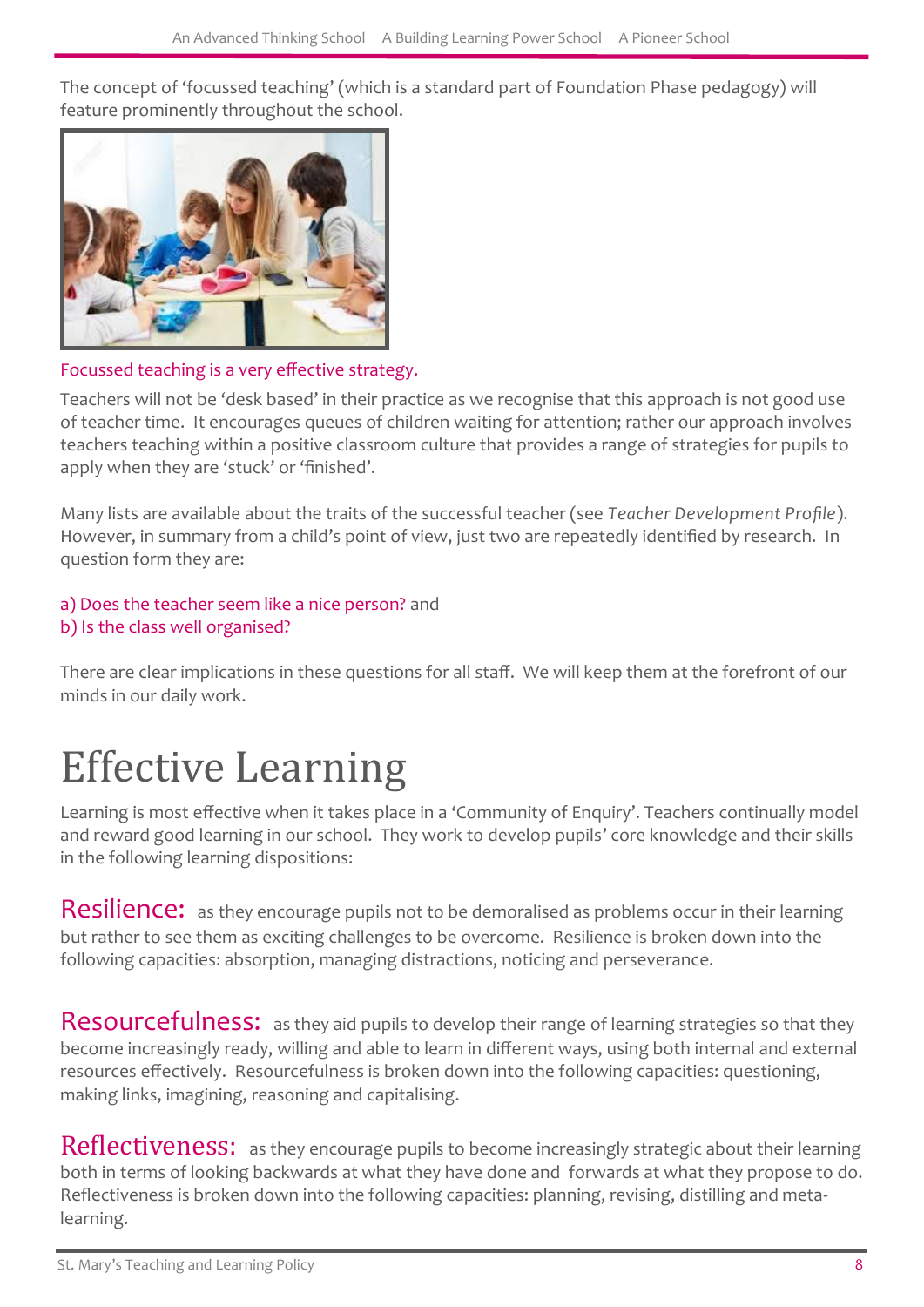Reciprocity: as they develop pupils' skills of learning alone or with other people. For this to occur at its best, a sense of independent judgement needs to be fostered and high levels of communication skills are required. Reciprocity is broken down into the following capacities: interdependence, collaboration, empathy and listening and imitation.

These dispositions all demand high quality thinking skills**.** Our school has incorporated Professor Graham Donaldson's Four Core Purposes, the Literacy and Numeracy Framework and the Digital Competency Framework into its curriculum planning. A wide range of strategies aimed at developing the level of our pupils' thinking skills are used throughout the school. In addition to BLP development, all staff employ the principles of Bloom's Taxonomy and Dr. David Hyerle's Thinking Maps.



[Thinking Maps can greatly enhance the quality of learning.](http://dft.designsforthinking.com/?page_id=17)

Staff also have the freedom to introduce other useful strategies to develop thinking skills such as De Bono's Thinking Hats or Art Costa's Habits of Mind for example. All of the above strategies are used bearing in mind the fact that pupils need to have the related and requisite knowledge in order to develop their thinking skills effectively.

To this end, our school has developed an effective partnership with the Centre for Cognitive Development at Exeter University, whose definition of a thinking school is an educational community in which all members share a common commitment to giving regular, careful thought to everything that takes place.

# The Learning Environment

The quality of the learning environment is a key factor in the provision of high standards in education.

Teachers are responsible for the provision of a stimulating and pleasant learning environment within their classrooms and broader learning environments. The following are agreed expectations:

- Many displays will be interactive in nature so that they become a key factor in both consolidation and extension of the key skills and concepts taught.
- Pupils' work will be celebrated through display.
- We will avoid covering display space with posters and signs.
- $\bullet$  Display will be changed regularly.
- The same principle will apply to corridor and hall display, to which all staff will contribute.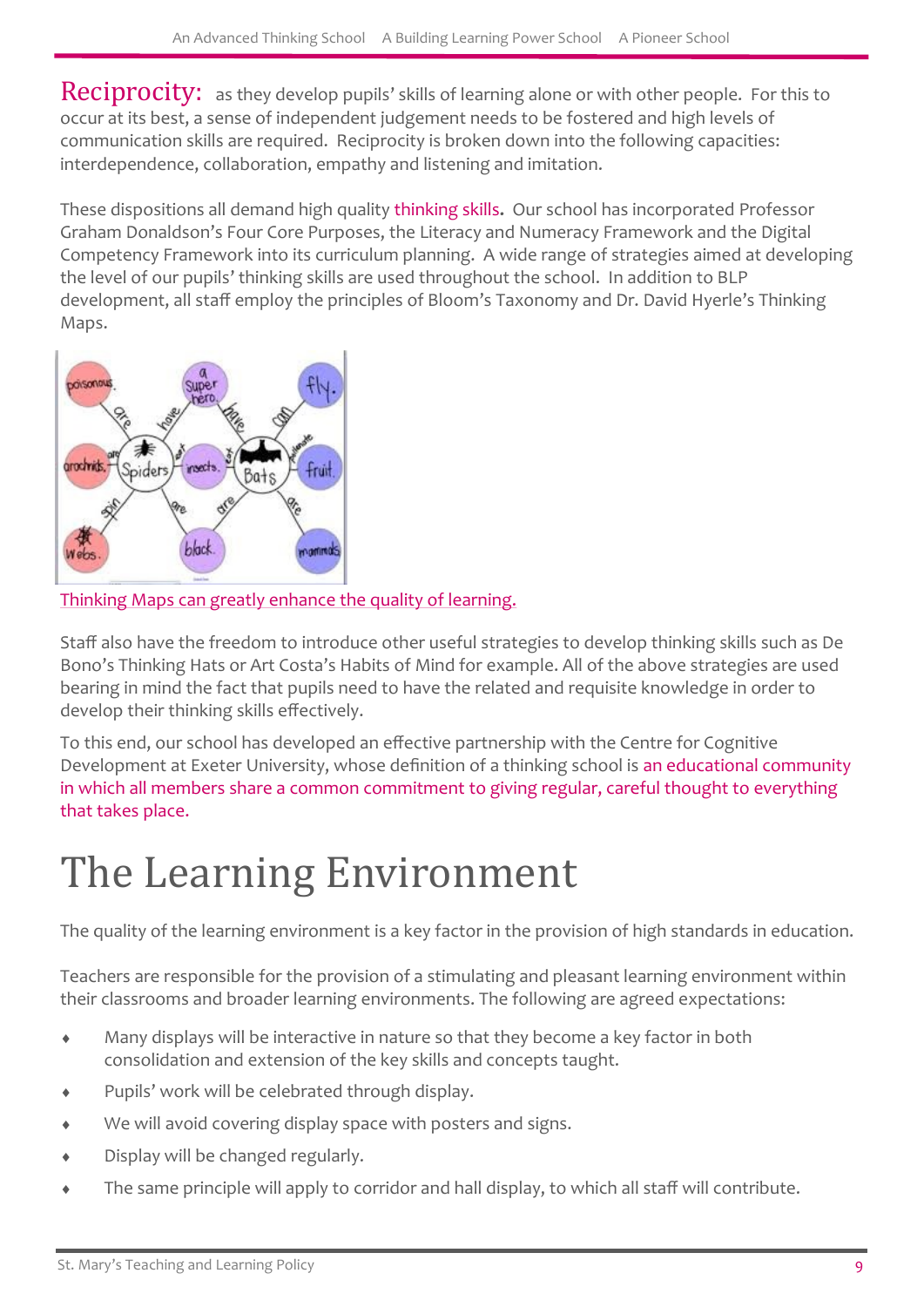- Each area will have a focal point for prayer, which will be updated regularly. It will be related either to the current Church Season or to the 'Come and See' topic being studied. It will be inter-active in nature.
- The process of learning will be given high priority.
- The language of learning will be prominent.

## The Planning of Learning

Staff have planned a detailed annual programme of Core Knowledge Domains for each year group. They have been designed to cover a broad range of topics across the Areas of Learning. Leaders ensure that coverage and progression is appropriate (a wide range of curriculum documents are in place which illustrate this). The domains take account of the 'Four Purposes' as identified in 'Successful Futures' and of the Literacy and Numeracy Framework. This 'St. Mary's Core Knowledge Curriculum' facilitates high quality learning both with a global and local perspective; knowledge about Wales with its unique geography and history features strongly.

In addition to this planning, teachers keep ongoing formative field notes about pupils' learning and progress in their teacher files. They include any relevant additional information that may be necessary to plan effectively.

### Assessment for Learning

High quality assessment has a central role to play in the quest for the highest standards possible. The school's procedures are laid down in detail in our Assessment Policy. Our key principles, in summary are:

- Day to day informal assessment plays a key role in the raising of standards. A positive teacher attitude is essential. Formative assessment takes priority.
- 'Closing the Gap' marking is employed.
- Individual targets are set.
- Two formal assessment periods occur in November and May.
- Pupils are fully involved in the assessment process.
- Each pupil has the opportunity to reflect on learning in a manner appropriate to their age and attainment level.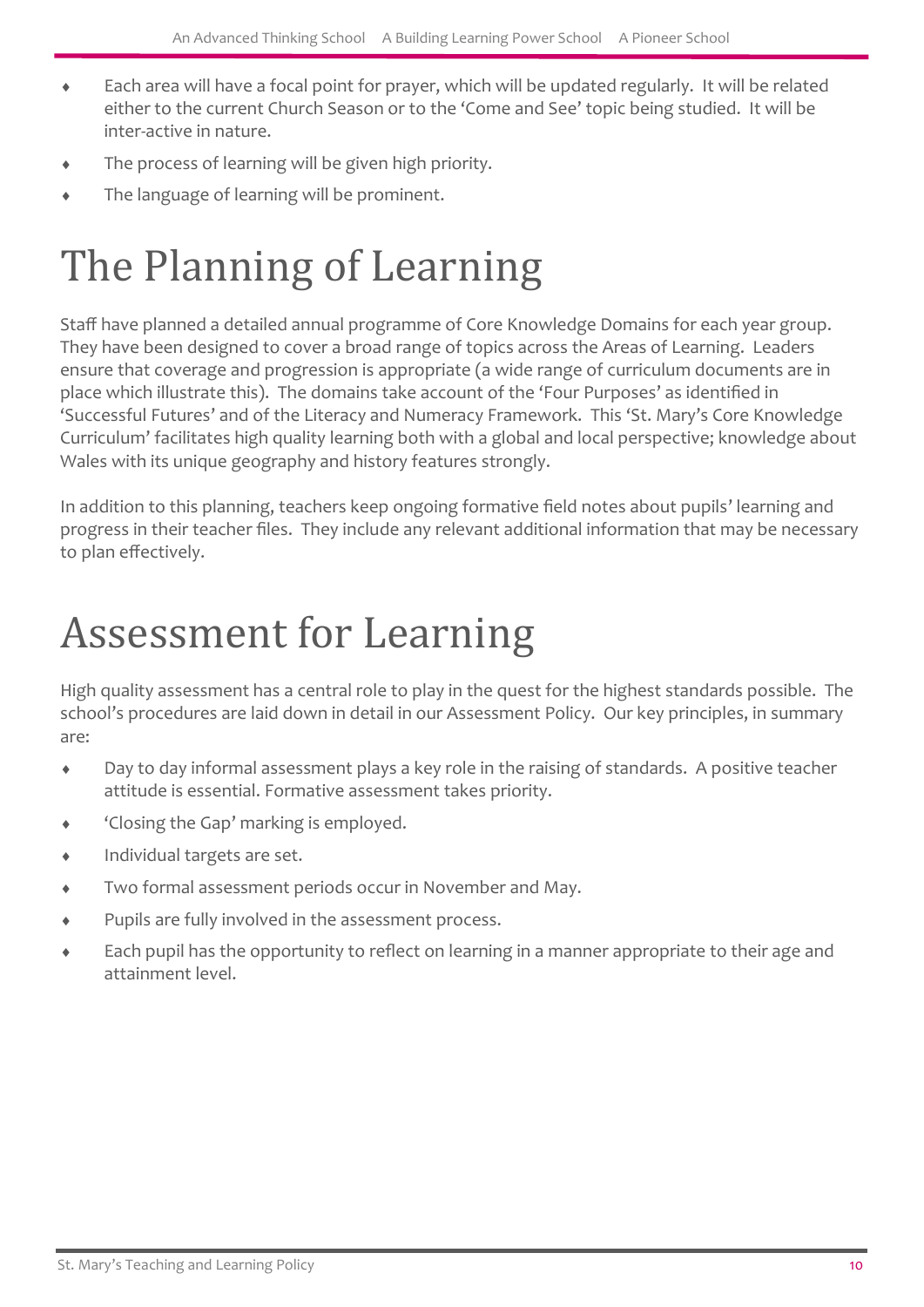# The Role of Support Staff

All Cover Supervisors and Learning Support Officers have a vital role to play in the implementation of this policy. They will:

- Attend all relevant INSET.
- Work closely with teachers throughout the learning process, contributing effectively to planning, teaching and assessment.
- Model the process of effective learning to pupils.
- Adopt a positive attitude towards pupils and to the learning process.

### The Role of Parents

We recognise that parents are the first and foremost educators of their children and that they a play a key role in the quality of education that their children receive at school. Namely:

- To take a keen interest in their children's learning and to discuss it with them often.
- To work with their children at home, when possible and in particular, to read to and with them.
- To ensure that home-learning set is completed on time and returned to school.
- To fully support the school's Code of Conduct and to insist that their children follow it.
- To attend the teacher consultations that are offered to discuss progress and a way forward.

### The Role of Governors

It is the role of governors to ensure that the quality of teaching and learning at our school is of high quality. They do this in the following ways:

 Receive termly reports from the Headteacher (sometimes delegated to other leaders) about standards in teaching and learning.

This may include:

- the outcome of the MER process that is part of the School's Identified programme of Self-Evaluation,

- Assessment data from End of Key Stage Assessment, WG National Tests and other assessment undertaken.

- Receive a termly report from a Curriculum Leader about progress in one specific Area of Learning.
- Receive reports from external bodies such as the Archdiocese of Cardiff, LA, the CSC and ESTYN.